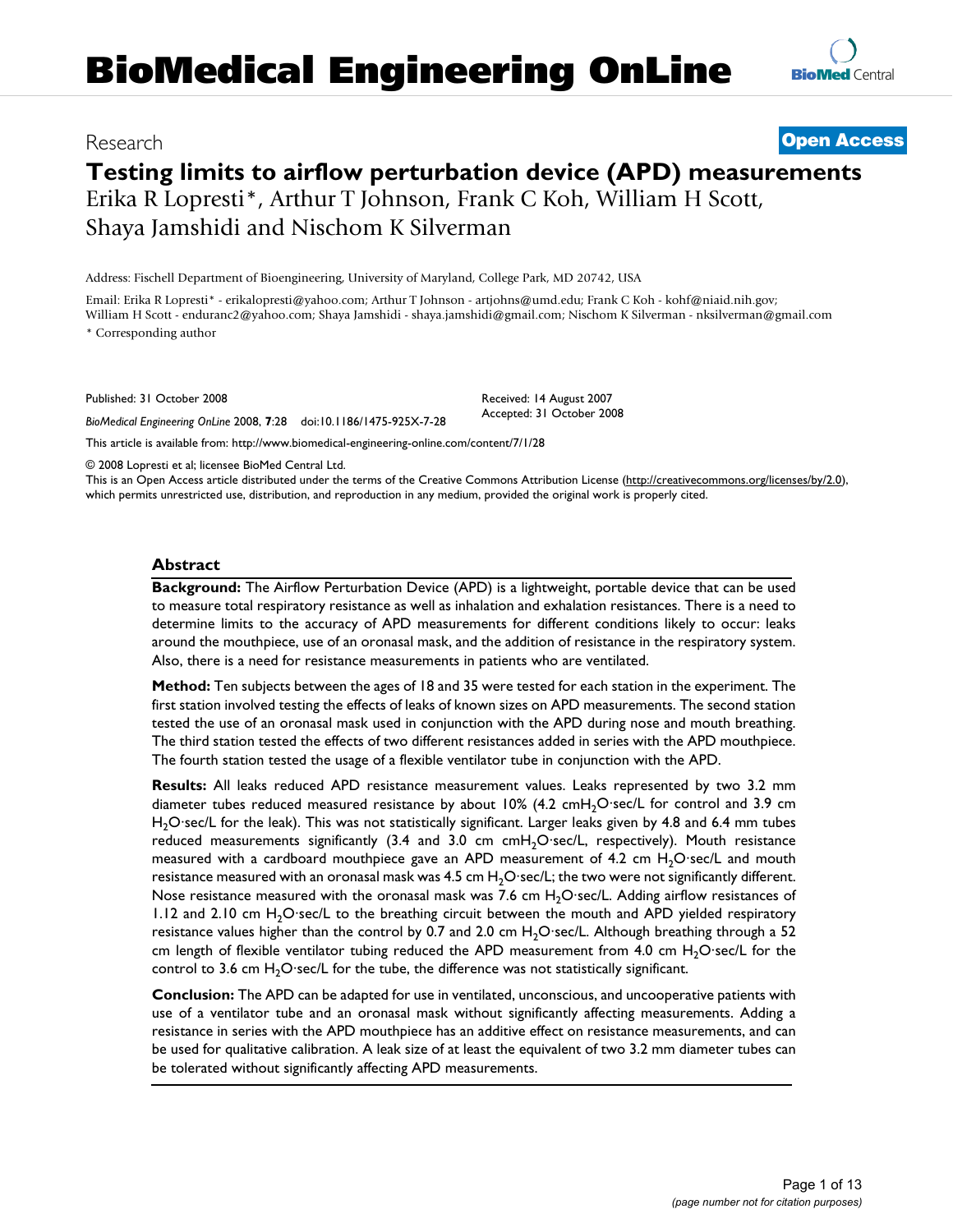# **Introduction**

Respiratory resistance is a critical measurement of lung function in a variety of respiratory disorders such as asthma, emphysema, bronchitis, pneumonia, respiratory distress syndrome, and a number of other diseases. Measurements of respiratory resistance are also useful in evaluating the reaction of the respiratory system when exposed to bronchoconstrictive or bronchodilatory drugs and airborne pollutants [1].

Whole-body plethysmography [2-4] can measure airway resistance, although the apparatus is large and non-portable. Forced oscillation [5-10] can measure total respiratory resistance, and is similar in concept to the APD.

The airflow perturbation device (APD) is a unique device for measuring respiratory resistance[1]. It is lightweight, portable, and fast, which allows for the possibility of a wide range of uses in the clinical setting. Respiratory resistance as measured by the APD is the sum of pulmonary (airway and lung tissue resistance) and chest wall resistance[1]. Unlike spirometry and plethysmography, the APD can separately measure both inhalation and exhalation resistance.

Subjects breathe normally into a disposable cylindrical mouthpiece attached to the APD (Figure 1). The air flow path from the mouth then enters the pneumotachograph and pressure transducers, where pressure and air flow are measured. A series of perturbations is created by a rotating segmented wheel that partially obstructs air flow. The depths of airflow and pressure perturbations depend on



# Figure 1

Schematic diagram of the APD showing pneumotach to measure flow rate, pressure transducer to measure mouth pressure, and the rotating wheel to perturb the airflow.

the levels of respiratory resistance and resistance of the device. Respiratory resistance can be calculated after measuring the resistance of the wheel and pneumotachograph with each perturbation. Real time measurements of respiratory resistance are displayed on the computer screen with each perturbation. At the end of 100 perturbations, average respiratory resistance, calculated by averaging inhalation and exhalation resistances, is displayed. It is necessary, with any new technology, to determine its limitations of use and its performance under non-ideal conditions. This is certainly true for technology intended for the clinical setting.

Because the APD is still being developed and is not generally available for use, important information must be obtained about its usefulness. In this respect, some speculation about possible APD uses is appropriate and then non-ideal testing conditions can be considered. It was the intent of this series of experiments to test several of these conditions to determine if further attention is warranted. If a serious problem is discovered, then additional mathematical modeling and APD software modifications may be able to address the problem. If no serious problem is found, then attention can be directed to less serious needs.

In particular, from experiences gained from using the APD, impulse oscillometry (IOS – a form of forced oscillation [11,12]), spirometry, and the body plethysmograph, four areas of concern have arisen. These were first, what effect would leaks in the seal between the lips and the mouthpiece have on measurement accuracy? A tight seal is critical for IOS accuracy, but the APD generates its signal differently from forced oscillation (which uses a mechanical pressure source). Experience has shown that achieving a seal between lips and mouthpiece can be difficult for an untrained subject. Does the APD require a tight seal, or can some leakage be tolerated while still achieving sufficient accuracy?

The second area of concern deals with the use of an oronasal mask if the APD is to be used for unconscious or uncooperative patients. Previous results [13] have shown that identical results can be expected from the APD with a mouthpiece or oronasal mask as long as breathing was exclusively through the mouth, and the mouth was kept open inside the mask. If the nostrils are not closed inside the mask, what effect does this have on APD measurements?

The third concern involves the ability to detect correctly additional resistances in the respiratory flow path. The APD could perhaps be used with respiratory protective masks as a tool to measure mask resistances while in use. Is the total resistance measured by the APD the sum of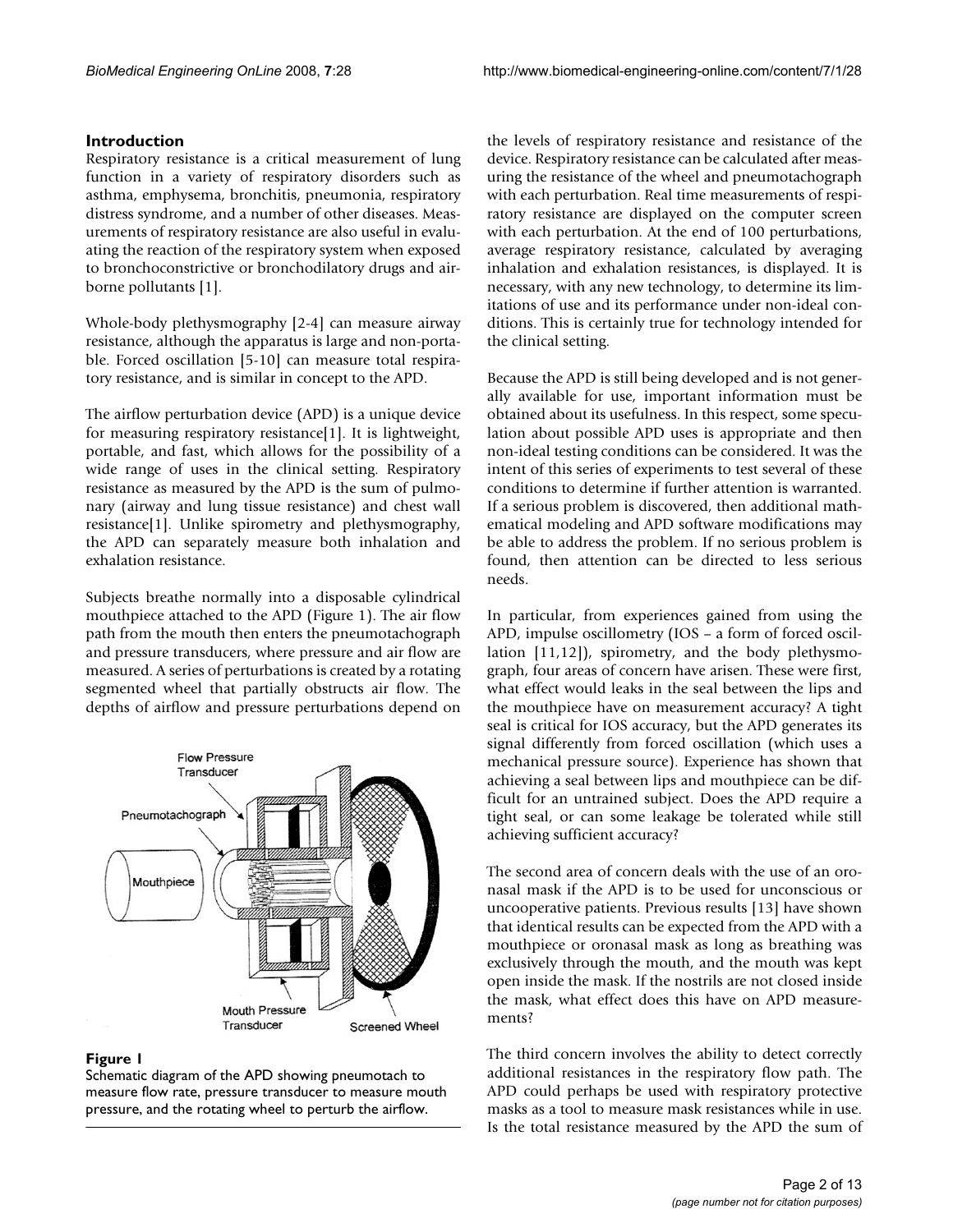resistances of individual components, or does human respiratory resistance adjust to the imposition of external resistance by changing its value? Prior measurements in our laboratory have yielded conflicting answers to this question.

The fourth issue to be included in this study concerns the use of the APD with lengths of ventilator tubing. The most likely scenario where this situation would arise is if the APD is modified to measure respiratory resistance while the patient is assisted with a hospital ventilator. There is a particular need for accurate, quick response measurement of respiratory resistance in ventilated patients. Using feedback from the APD to control respirator function would help to prevent over-inflation of the lungs. This is especially important in the ventilation of newborn babies, whose lungs are especially sensitive and vulnerable to injury, deficient in surfactant, fluid filled, and under-supported by the chest wall [14]. Over-ventilating the lungs during this critical period of development may lead to lifelong lung disorders and even premature death. Excess inflation of the lungs in these very young patients interferes with the lungs' natural ability to secrete surfactant, a surface-active lipoprotein substance [14]. Apoptosis and proliferation caused by ventilation and resulting hyperoxia leads to pathological processes and respiratory distress syndrome in the lungs of pre-term infants [15]. Exogenous surfactant and prenatal corticosteroids are used to reduce ventilator-induced injury with success. Improved ventilator control in addition to current respiratory therapy would further diminish lung injury.

In order for the APD to be adapted for use with ventilated, uncooperative, or unconscious patients, children, or animals, different parts would need to be added or used with the device, which may or may not change the measurement values. The goals of these tests were to:

1. determine effects of leaks at the seal between the lips and mouthpiece.

2. determine if the same values can be obtained using an oronasal mask as with the standard mouthpiece. In addition, nasal resistance and combined oral and nasal resistances were measured.

3. determine if additional resistances in the flow pathway could be correctly measured.

4. see if using ventilator flexible tubing had an effect on APD measurements.

Some of the same factors investigated in this study are also concerns for the forced oscillation technique. Mouthpiece leakage and nose breathing while using an oronasal mask have been cautioned against by [9], but the magnitudes of errors incurred due to these reasons have not been given.

# **Methods**

The protocol for this experiment was approved by the University of Maryland Institutional Review Board. Subjects were ten healthy college students between the ages of 18 and 35. None of the subjects reported chronic respiratory problems, and subjects did not perform the test on days when they felt uncomfortably congested so that breathing was labored. Each session consisted of measurements on each of four separate APD stations. Subjects completed all four stations on ten separate days for a total of ten times, with the exception of three individuals who were not able to complete their testing. One of these three subjects completed five days of sessions, another completed seven and the third completed eight.

At Station 1, subjects used four different mouthpieces. The first was the control mouthpiece, a simple cardboard cylinder that fit over the APD pneumotach. The other three mouthpieces had small, medium, and large leaks composed of a pair of 2 cm long tubes of 3.2, 4.8, and 6.4 mm (1/8, 3/16, and 1/4 inches) internal diameters respectively (Figure 2). The size of each leak was constructed to give a leak resistance to APD resistance ratio of about 1:1, 1:2, and 1:20. For each APD measurement, subjects placed their mouths securely over the mouthpiece and breathed normal breaths for approximately 1 minute with their hands holding cheeks stable to minimize vibrations. Subjects completed two measurement replications with the control mouthpiece, two measurements with the small, medium, and large leak mouthpieces, and finally two more replications with the control mouthpiece. Control replications before and after the leaky mouthpieces were



# **Figure 2**

**Diagram of the mouthpiece used to test the effect of leaks around the mouth.** Small tubes on either side of the mouth provided leakage paths. This mouth piece was used in place of the regular mouthpiece with the APD.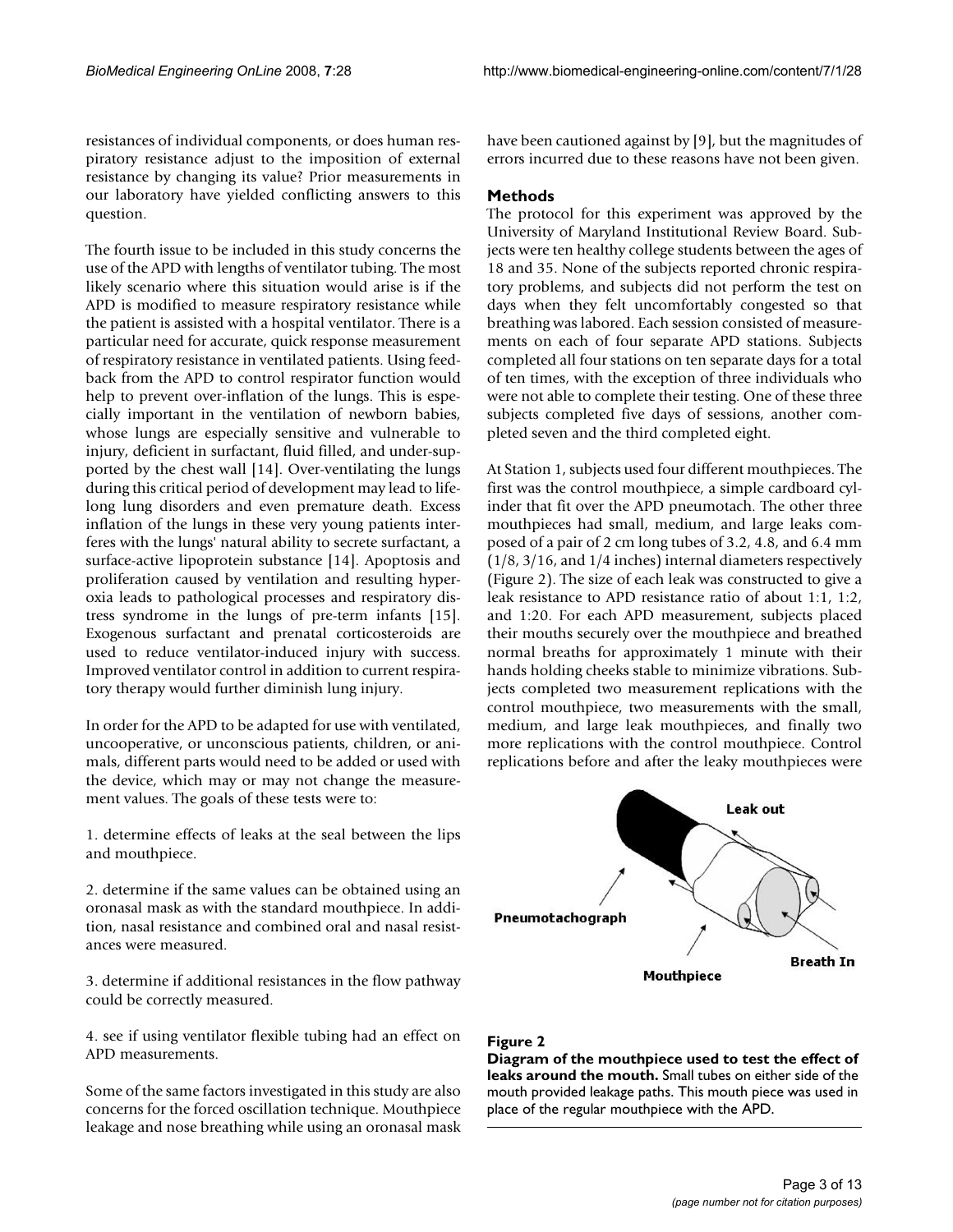made to detect changes to respiratory resistance that might have resulted from hyperventilation when compensating for the leaks.

Next, the subject moved to Station 2 where the oronasal mask was used (Adult Mask 4–5+; Laerdal Medical; Wappingers Falls, NY). Four measurements were taken at this station. The first measurement used the control mouthpiece. For the second measurement, the oronasal mask was placed over the mouth and nose, and the subject wore a nose clip so that breathing occurred only through the mouth. A control mouthpiece was taped to the exit of the mask so that it would fit on the mouthpiece of the APD (Figure 3). A third measurement was taken while the subject was wearing the mask, but no nose clip was worn. Finally, a measurement was taken where the subject's mouth was closed and breathing occurred only through the nose.

At Station 3, subjects used three different mouthpieces for a total of three measurements. The first measurement was made using the control mouthpiece. The following two measurements were made using mouthpieces with an added resistance. Resistances were made using plastic tubing the same size as the control mouthpiece (Figure 4). The tubing was then filled with smaller capillary tubes with low Reynolds numbers to create additional (nearly constant) resistance over the calm breathing flow range of 0–0.5 L/sec. Control mouthpieces were taped to either end of the resistive mouthpiece. Two different sized capillary tubes were used to make two different resistive mouthpieces. The smaller capillary tubes had an inner



### **Figure 3**

**Picture of the oronasal mask used to measure nasal, mouth, and nasal plus mouth resistances.** This mask was attached to the APD through a regular cardboard mouthpiece that fits over the pneumotach entrance.



## **Figure 4**

**Diagram of the additional resistance used with the APD.** This resistance was inserted between the subject's mouth and the APD pneumotach. Constructing the resistance from capillary tubes gave laminar flow and nearly constant resistance with flow rate

diameter of 1.1–1.2 mm and were used to make the larger added resistance with a measured value of 2.10  $cmH<sub>2</sub>O·sec/L$ . The larger capillary tubes used to make the smaller resistance had a 3 mm inner diameter and a measured resistance value of 1.12 cmH<sub>2</sub>O·sec/L. Both sizes were approximately 75 mm long.

Resistances of these two ensembles were determined by measuring the pressure drop across them while simultaneously measuring the flow rate through them. Pressure drop was measured with a Validyne (Cupertino, CA) DP-15 differential pressure transducer with static pressure taps in the connecting tubes just upstream and downstream of the capillary tube resistor, and flow was measured with a Fleisch #2 (Phipps and Bird; Richmond, VA) pneumotach between the flow source and the resistor. A range of steady state flows was used to determine resistance value and confirm resistance constancy.

Finally, ten different subjects with demographics similar to the previous ten subjects completed six measurements at Station 4. These measurements were completed later after it was discovered that one APD had malfunctioned. The first was a measurement using the control mouthpiece. The second was a measurement through a flexible ventilator tube 3.8 cm (1.5 inches) in diameter and 52.1 cm (20.5 inches) long. A control mouthpiece was taped onto each end of the tube. One end was connected to the APD while the subject breathed through the other end. This set of subjects completed three measurements. Statistical significance was determined using multiple pairedmean t-tests at a level of  $p \leq 0.05$ 

As a secondary feature of these tests, different APDs were used at each station in order to check on consistency between devices. It soon became clear, however, that only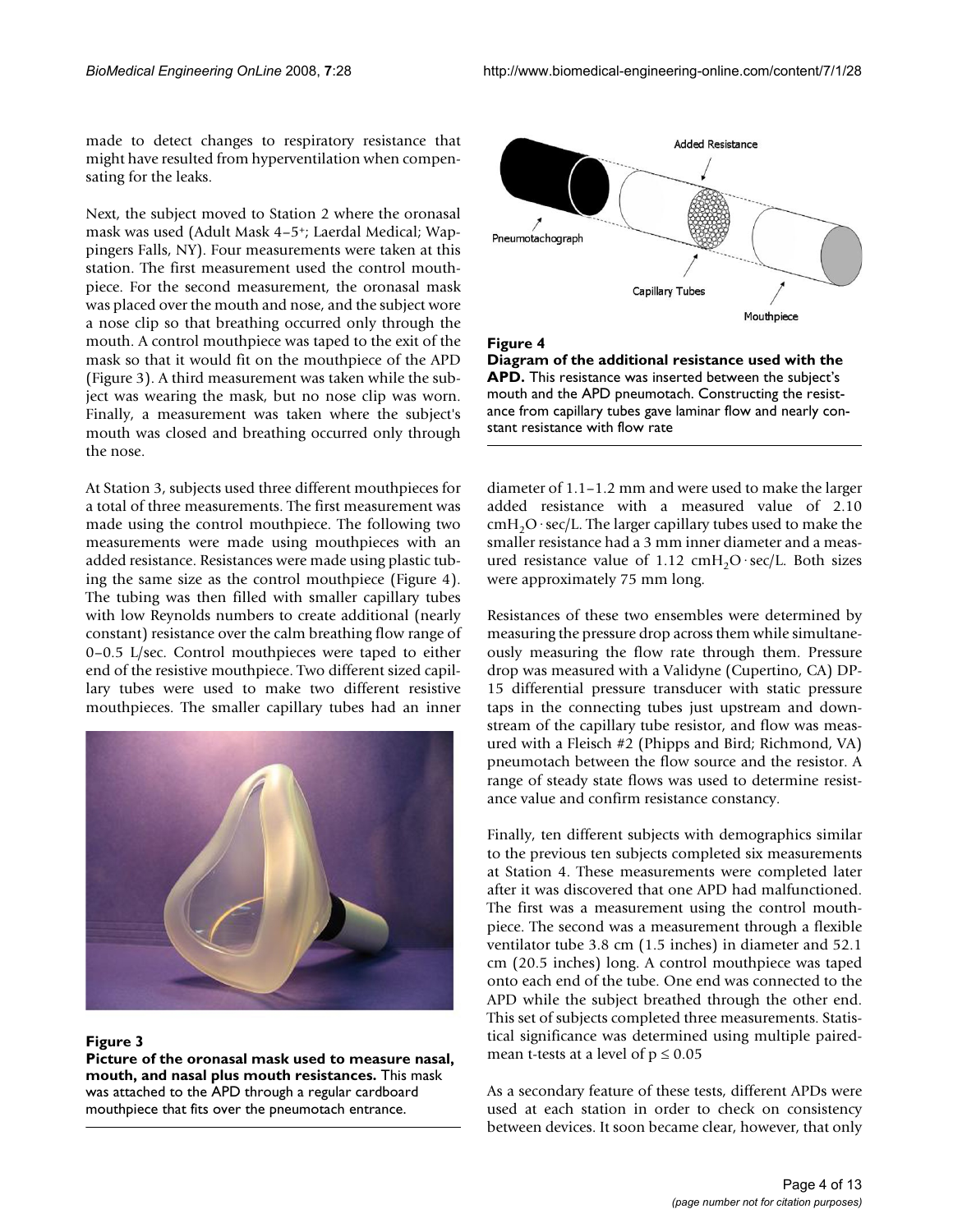three of the APDs were working correctly at that time. Thus, measurements from only the first three stations were used to check APD consistency; the APD used at the fourth station was the same one used at the first station, and because the groups of subjects used at the first and fourth stations were not completely identical, differences seen between first and fourth stations could not be used to check consistency of the same device used at somewhat different times.

It was intended that each subject would visit each of four stations on each of ten days. Subjects at the first station were to be measured three times for the control condition, three times for each leak condition, and again three times for another control condition. When subjects moved to the other three stations they were to be measured once for each treatment at that station. Three modifications were made to this plan. First, a total of three measurements for each treatment at station one were found to take too much time; so, in the spirit of efficiency, the number of measurements for each treatment condition at station one was reduced to two. Second, there were subjects who could not perform on all days, so some subjects were measured for less than 10 days; one performed for five days only (see Table 6). Third, it wasn't until testing was well underway before it was discovered that the fourth APD was not operating correctly. Thus, a new cohort of subjects had to be recruited to be measured at station four for 10 days.

# **Results**

Results for the four different stations are found in Tables 1, 2, 3, 4. Individual subject data entries represent the averages of ten replications taken over ten days. The column labeled "Average" is the average of individual subject data entries appearing in each row. Statistical significance at  $p \leq 0.05$  between paired comparisons is indicated by identical letters on each of the comparison numbers.

Control values in Tables 1, 2, 3, 4 are unusually high compared to previous measurements [16]. From the previous data, one would expect average respiratory resistances to fall in the range of 2.5–3.5 cmH<sub>2</sub>O·sec/L. Because measurements in the present study were made on the same equipment and with the same calibration as the prior measurements, it can only be surmised that high control resistances resulted from the particular set of subjects used in this study.

For station 1 (Table 1), the average resistance measurement decreased with increasing leak size. The control measurement at the beginning of the station session was lower than the control measurement at the end of station 1 for the majority of subjects, although this difference was not significant. This could be caused by the fact that after breathing into the mouthpiece with the large leak, subjects were breathing differently in compensation for the leak. Measurements taken with the large leak mouthpiece were significantly lower than measurements taken with the control and small leak mouthpieces. The medium leak mouthpiece yielded significantly smaller resistance meas-

**Table 6: Consistency of measurements for each subject measured with three different APDs.**

| Subject                          |          |                 | $\overline{2}$  | 3    | 4               | 5               | 6               | 7    | 8               | 9    | $\overline{10}$ |
|----------------------------------|----------|-----------------|-----------------|------|-----------------|-----------------|-----------------|------|-----------------|------|-----------------|
| Control I<br>(APD I)             | Avg      | 2.86            | 5.20            | 3.96 | 5.12            | 4.30            | 3.53            | 4.50 | 4.52            | 2.91 | 4.97            |
|                                  | Std Dev  | 0.29            | 0.81            | 0.31 | 0.66            | 0.41            | 0.42            | 0.28 | 0.24            | 0.28 | 0.46            |
|                                  | No.      | 20              | 20              | 18   | 20              | $20\,$          | 20              | 16   | $\overline{10}$ | 4    | 8               |
| Control 2<br>(APD <sub>2</sub> ) | Avg      | 2.86            | 5.50            | 4.09 | 4.56            | 4.09            | 4.14            | 4.50 | 4.28            | 2.66 | 5.13            |
|                                  | Std Dev. | 0.26            | 0.77            | 0.29 | 0.37            | 0.21            | 0.54            | 0.43 | 0.19            | 0.21 | 0.40            |
|                                  | No.      | $\overline{10}$ | $\overline{10}$ | 9    | $\overline{10}$ | 10              | $\overline{10}$ | 8    | 5               | 7    | 9               |
| Control 3<br>(APD <sub>3</sub> ) | Avg      | 2.75            | 5.63            | 3.82 | 5.02            | 4.08            | 3.70            | 4.36 | 4.29            | 2.72 | 4.73            |
|                                  | Std. Dev | 0.19            | 0.64            | 0.22 | 0.40            | 0.39            | 0.41            | 0.23 | 0.39            | 0.30 | 0.25            |
|                                  | No.      | $\overline{10}$ | $\overline{10}$ | 9    | $\overline{10}$ | $\overline{10}$ | $\overline{10}$ | 8    | 5               | 7    | 9               |

Resistances are given in  $cmH_2O$ ·sec/L.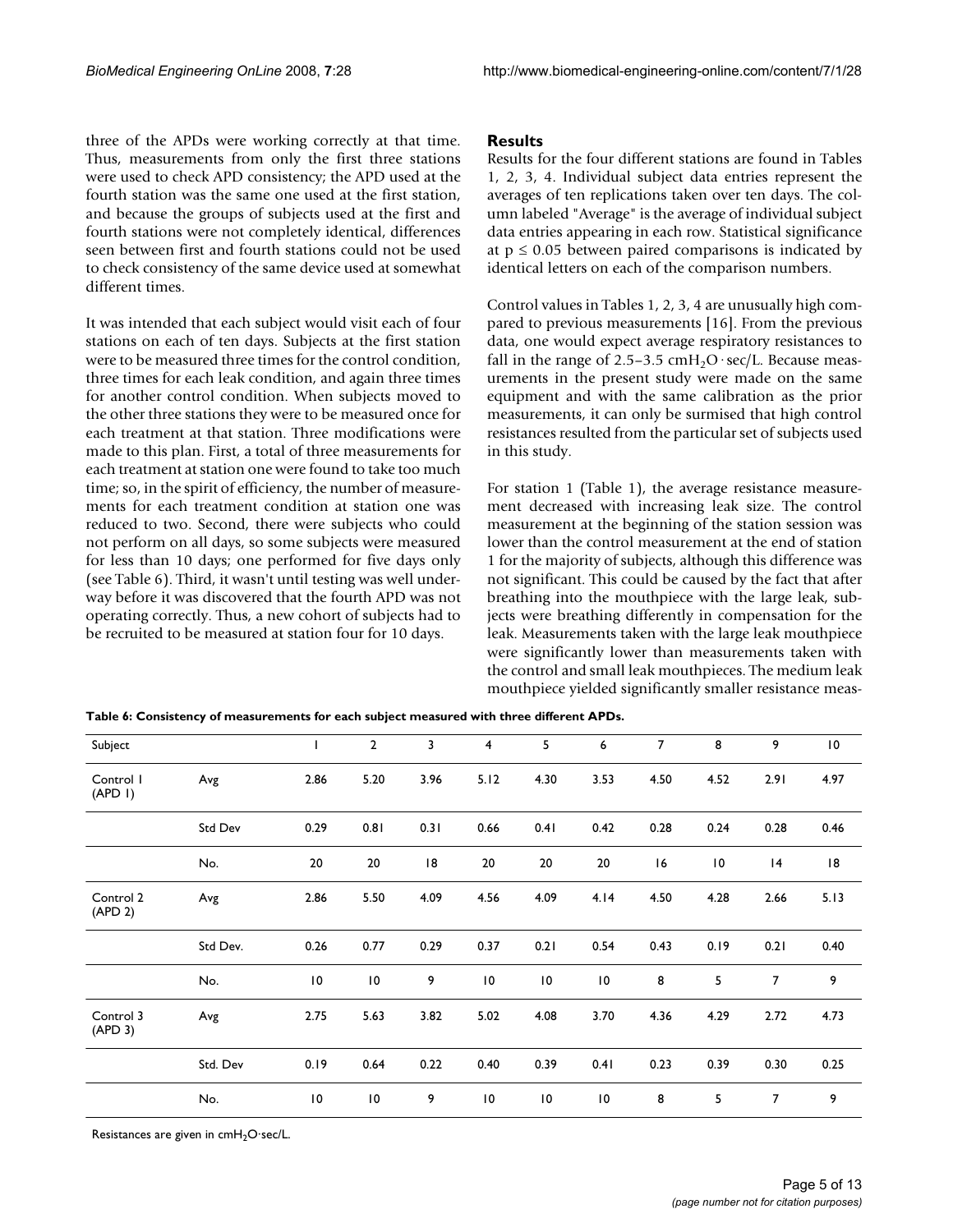|           | Subject $-$ average over all sessions |                |      |                |      |      |      |      |      |                 |                    |       |  |
|-----------|---------------------------------------|----------------|------|----------------|------|------|------|------|------|-----------------|--------------------|-------|--|
| Station 1 |                                       | $\overline{2}$ | 3    | $\overline{4}$ | 5    | 6    | 7    | 8    | 9    | $\overline{10}$ | Average            | StDev |  |
| Control   | 2.86                                  | 5.20           | 3.96 | 5.12           | 4.30 | 3.53 | 4.50 | 4.52 | 2.91 | 4.97            | $4.19ab*$          | 0.86  |  |
| Small     | 2.82                                  | 5.00           | 3.68 | 4.62           | 4.08 | 3.22 | 3.95 | 4.28 | 2.68 | 4.30            | 3.86c              | 0.76  |  |
| Medium    | 2.82                                  | 4.16           | 3.36 | 3.66           | 3.41 | 2.99 | 3.41 | 3.88 | 2.48 | 3.70            | 3.39 <sub>ad</sub> | 0.51  |  |
| Large     | 2.60                                  | 3.33           | 2.98 | 3.09           | 2.97 | 2.89 | 3.04 | 3.43 | 2.33 | 3.28            | 2.99bce            | 0.33  |  |
| Control   | 3.09                                  | 6.26           | 4.30 | 5.11           | 4.60 | 4.35 | 4.47 | 4.31 | 2.96 | 4.99            | 4.44de             | 0.95  |  |

**Table 1: Average results from station 1 (mouthpieces with varying leaks) from each subject.** 

Resistances are given in  $cmH_2O\text{-}sec/L$ .

\*Same letters indicate statistically significant differences at  $p \le 0.05$ .

urements than the control mouthpiece. While the small leak mouthpiece measurements were not statistically different than control measurements, they were universally lower.

When using the oronasal mask, resistance values were slightly higher than with the control mouthpiece when subjects breathed through just their mouths and their mouths and noses, although these differences were not significant (Table 2). When subjects used just their noses to breathe, measurement values were significantly higher than the other measurement configurations.

The addition of resistances in series with the APD mouthpiece in station 3 added resistance to the entire measurement in a linear fashion (Table 3). Resistances of the additional pieces were calculated by measuring the pressure drops at various measured flow rates. The small resistance with the large capillary tubes had a measured value of 1.12 cmH<sub>2</sub>O·sec/L whereas it added an average of 0.7 to the control APD measurement. The larger resistance constructed from the smaller capillary tubes had a measured resistance value of 2.10 cmH<sub>2</sub>O·sec/L whereas it added an average of 1.98 to the control APD measurement.

The addition of a ventilator tube to the APD mouthpiece did not significantly alter the resistance values from the control mouthpiece measurements (Table 4), although the average resistance value with the tube was lower than without the tube for the majority of subjects.

APD reproducibility (Table 5) and subject consistency (Table 6) were checked by using individual subject averages for control conditions that appear in Tables 1, 2, 3. In the case of Table 1, data for only the first control condition were used. Means and standard deviations appear on the right in the first row of each Table; the slight differences in the means among different APDs were highly statistically non-significant (probability values for paired mean t tests were about  $p = 0.9$ ).

Considering the data for each subject in the control conditions, and looking at consistency of measurement for

| Table 2: Average results from station 2 (oronasal mask) from each subject. |  |
|----------------------------------------------------------------------------|--|
|----------------------------------------------------------------------------|--|

|           | Subject – average resistance over all sessions |                |      |      |      |      |      |      |      |                 |                   |       |
|-----------|------------------------------------------------|----------------|------|------|------|------|------|------|------|-----------------|-------------------|-------|
| Station 2 |                                                | $\overline{2}$ | 3    | 4    | 5.   | 6    | 7    | 8    | 9    | $\overline{10}$ | Average           | StDev |
| Control   | 2.86                                           | 5.50           | 4.09 | 4.56 | 4.09 | 4.14 | 4.50 | 4.26 | 2.66 | 5.13            | 4.18 <sup>a</sup> | 0.88  |
| Mouth     | 3.58                                           | 5.62           | 3.91 | 5.58 | 4.43 | 4.49 | 4.82 | 4.44 | 3.83 | 4.48            | 4.52 <sup>b</sup> | 0.68  |
| Both      | 3.14                                           | 5.11           | 3.63 | 5.55 | 4.63 | 4.27 | 4.62 | 3.86 | 5.16 | 4.17            | 4.41c             | 0.75  |
| Nose      | 7.00                                           | 8.40           | 6.60 | 6.33 | 5.69 | 7.95 | 8.06 | 7.25 | 8.96 | 9.62            | 7.59abc           | 1.23  |

Resistances are given in  $cmH_2O\text{-}sec/L$ .

\*Same letters indicate statistically significant differences at  $p \le 0.05$ .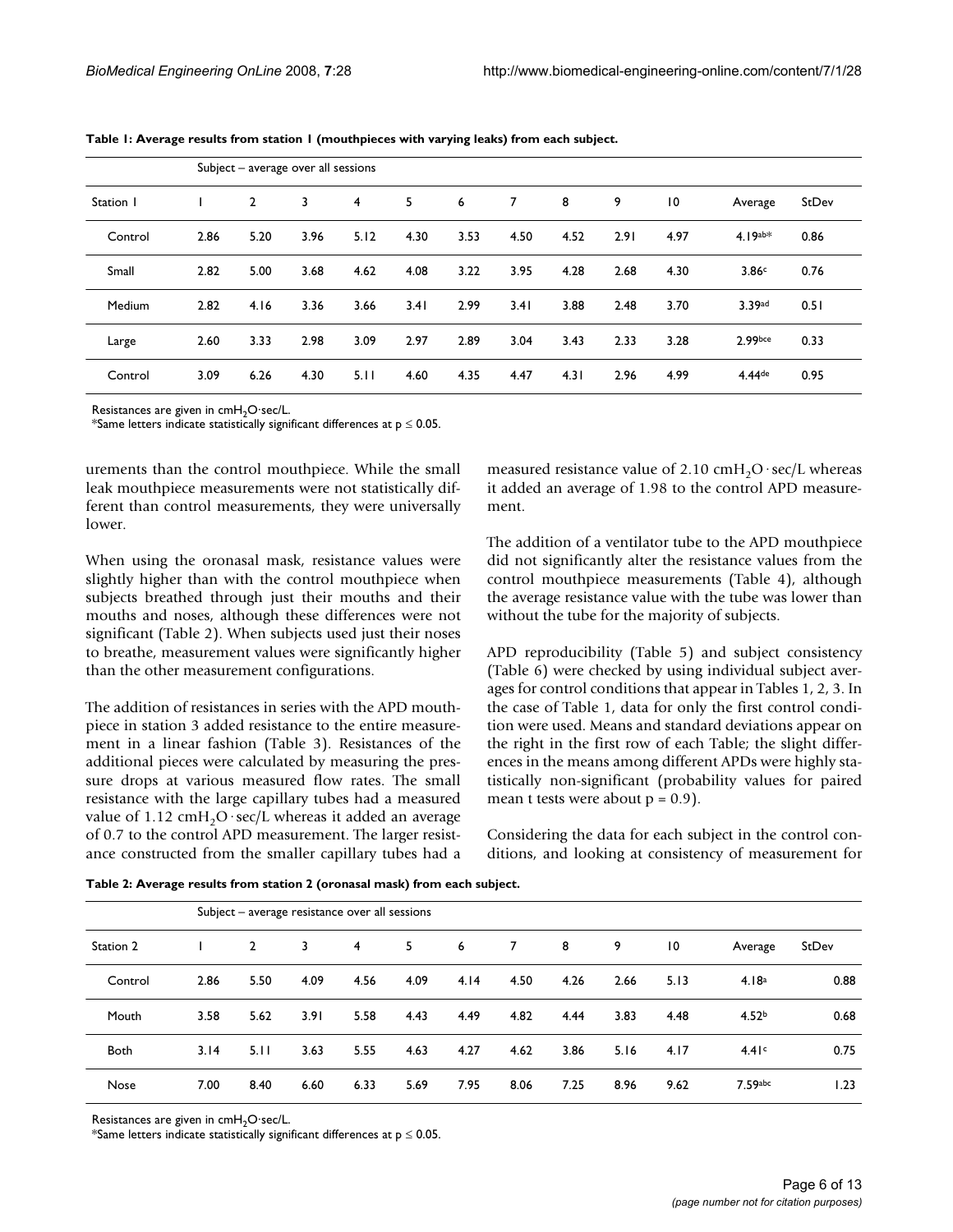|           |      | Subject – average resistance over all sessions |      |                |      |      |      |      |      |                 |                   |       |  |  |  |
|-----------|------|------------------------------------------------|------|----------------|------|------|------|------|------|-----------------|-------------------|-------|--|--|--|
| Station 3 |      | $\overline{2}$                                 | 3    | $\overline{4}$ | 5    | 6    | 7    | 8    | 9    | $\overline{10}$ | Average           | StDev |  |  |  |
| Control   | 2.75 | 5.63                                           | 3.83 | 5.02           | 4.08 | 3.70 | 4.36 | 4.29 | 2.72 | 4.73            | 4.11a             | 0.92  |  |  |  |
| Small     | 3.55 | 6.34                                           | 4.67 | 5.46           | 4.72 | 4.47 | 5.03 | 4.67 | 3.53 | 5.71            | 4.81 <sup>b</sup> | 0.88  |  |  |  |
| Large     | 5.05 | 7.50                                           | 5.71 | 6.53           | 5.96 | 5.49 | 7.05 | 5.86 | 4.79 | 6.92            | 6.09ab            | 0.89  |  |  |  |

**Table 3: Average results from station 3 (added resistances) from each subject.**

Resistances are given in cmH<sub>2</sub>O·sec/L.

\*Same letters indicate statistically significant differences at  $p \le 0.05$ .

each subject measured with three different APDs, results give an average across all subjects of 4.16 cmH<sub>2</sub>O·sec/L with an average standard deviation of 0.17 cmH<sub>2</sub>O·sec/L (Table 5). Standard deviations for individual subjects were all less than 10% of the mean for that subject, and many were in the range of 5% of the mean.

## **Discussion**

Uncooperative patients, such as children, may not be able to provide a reliable seal around the mouthpiece of the APD. Because of this, it is necessary to see how much error can be tolerated in the seal without significantly changing the resistance measure by the APD. The smallest leak, consisting of two tubes with a 3.2 mm diameter, did not significantly change the resistance measurement in the ten subjects. However, the medium and larger leaks did. From our study, a leak of size of 4.8 mm (or about one tenth of APD resistance) on each side of the mouth would change the resistance measurement significantly. Testing on more subjects may give a definitive leak size that can be tolerated for the APD.

Most of the APD baseline resistance comes from the Fleisch #2 pneumotach (Phipps and Bird; Richmond, VA) used to measure flow rate. Resistance of the pneumotach is about 0.31 cmH<sub>2</sub>O·sec/L. Resistance of the wheel varies between zero and about 1 cmH<sub>2</sub>O·sec/L. Resistances of the leakage mouthpieces were about 0.04, 0.45, and 0.72  $cmH<sub>2</sub>O·sec/L$ , calculated from the Poiseuille formula (R = 128  $\mu$ L/( $\pi$ d<sup>4</sup>) [17]); without accounting for Bernoulli effects at inlet and outlet.

When dealing with leak effects, there arises a question of sufficient accuracy of the respiratory resistance measurement. Given that the APD measures only one aspect of respiratory mechanics (respiratory resistance), other pulmonary function tests will be required in order to fully characterize the respiratory health of a patient. Nonetheless, the APD will probably be found to be a quick and easy indicator of some respiratory pathologies. The APD has been used on nearly 2000 ambulatory subjects not screened for respiratory abnormalities [16]. Respiratory resistance was tested for dependence on age, body mass, height, sex, and body mass index. The best correlation for resistance among children ages 18 or less was with age. Resistance in this group decreased hyperbolically as children grew older. The best correlation for adults ages 19– 88 was gender, with females exhibiting significantly higher resistances than men. Resistances of adults tended to remain nearly constant with age, but the spread of resistances tended to increase toward higher resistances as they aged. The range of measurements on this group of people is quite large (standard deviation of about 20% of the mean for adults), and indicates that classification of a patient as abnormal probably depends more on differences between exhalation and inhalation resistances, and resistance changes, than with any absolute level of resistance. We had occasion to measure respiratory resistances

**Table 4: Average results from station 4 (ventilator tube) from each subject.**

| Subject - average resistance over all sessions |      |                         |               |      |      |      |      |      |      |                 |         |       |
|------------------------------------------------|------|-------------------------|---------------|------|------|------|------|------|------|-----------------|---------|-------|
| Station 4                                      |      | $\overline{\mathbf{2}}$ | 3 4 5 6 7 8 9 |      |      |      |      |      |      | $\overline{10}$ | Average | StDev |
| Control                                        | 3.23 | 2.76                    | 3.87          | 4.15 | 4.56 | 3.36 | 5.50 | 4.73 | 6.25 | 3.90            | 4.04    | 1.19  |
| Tube                                           | 3.04 | 2.78                    | 3.72          | 2.61 | 4.32 | 3.93 | 4.24 | 4.52 | 5.42 | 3.30            | 3.62    | 1.OT  |

Resistances are given in cmH<sub>2</sub>O·sec/L.

\*Same letters indicate statistically significant differences at  $p \leq 0.05$ .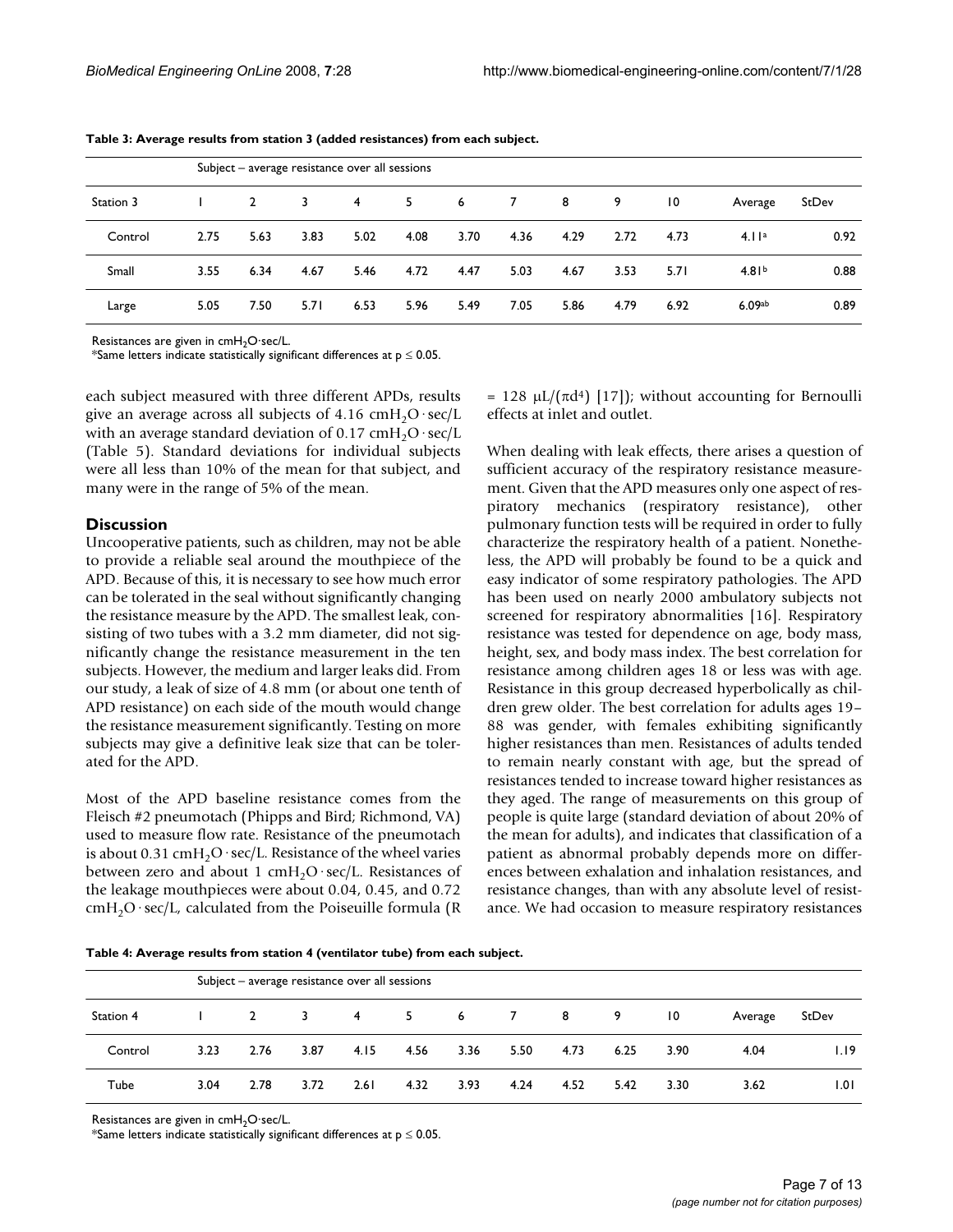| Subject        |      |      | 3    | -4   | 5    | 6    | $\overline{7}$ | 8    | 9    | $\overline{10}$ | Average |
|----------------|------|------|------|------|------|------|----------------|------|------|-----------------|---------|
| Average        | 2.82 | 5.44 | 3.96 | 4.90 | 4.16 | 3.79 | 4.45           | 4.36 | 2.76 | 4.94            | 4.16    |
| <b>Std Dev</b> | 0.06 | 0.22 | 0.13 | 0.30 | 0.12 | 0.31 | 0.08           | 0.14 | 0.13 | 0.20            | 0.17    |

**Table 5: Reproducibility of measurements by subject for three different APDs.**

Resistances are given in  $cmH_2O\text{-}sec/L$ .

of asthmatic children outpatients (unpublished observations). Some of these had expected elevated resistance values; some had normal resistances controlled by drugs; and some maintained abnormally large thoracic gas volumes to compensate for high airway resistances. Absolute levels of resistances for these patients were not found to be a good indicator of asthma severity. On the other hand, where there is a large disparity between inhalation and exhalation resistances, there may be cause for concern (exhalation resistance is normally slightly greater (within 10%) than inhalation resistance). When inhalation resistance is significantly higher than exhalation resistance, it is probably a sign of vocal chord dysfunction (VCD), or laryngeal dyskinesia [18]. We have also noticed monotonically increasing respiratory resistances with time in subjects while they breathed cool air. This may be an indication of airway hyperactivity, and a symptom of exercise-induced asthma. The point of this discussion is that there are other indicators of respiratory abnormality than absolute levels of respiratory resistance, so an accuracy standard of 10–20% is probably acceptable. A range of  $\pm$ 20% encompasses a majority of the values obtained from about 2000 mostly normal adult volunteers [16], so values outside this range are the best indicators of respiratory abnormalities.

Patients with respiratory diseases will present higher resistances [16]. It might be tempting to speculate that the effect of leaks would be magnified in this case, but it is not likely to be so. Assuming that flow rates in diseased patients are equivalent to those in nondiseased patients, the effect of a leak at the mouth would be to shunt the same proportion of flow from the mouth to the outside with both normals and diseased patients. After all, the resistance from the mouth to the outside, comprising the pneumotach and wheel (APD resistance), does not change with the state of the patient.

If flow perturbations were the same for both kinds of patients, then the effect of a leak should be exactly the same for both. However, higher respiratory resistance results in lower flow perturbation magnitude, even if respiratory flow rate is maintained at the same level. The magnitudes of the flow perturbations are typically much smaller than the magnitudes of the pressure perturbations, and a leak may render the flow perturbations undetectable. Leaks, therefore, probably have a secondary effect that could be overcome with an APD design yielding a larger perturbation magnitude.

The mouth leakage devices used in this test were probably not ideal. It is difficult to characterize leaks except to say that they occur. Leaks can be quantified by size, relative parallel resistance, or flow rate. The ones used here were based roughly on parallel resistance relative to the resistance of the APD. But as the wheel rotates, APD resistance changes, so an arbitrary decision was made to base the resistance value with the wheel in the open position. The same is true for leakage flow rates compared to flow through the APD.

Only three leakages were tested. This should have been sufficient to detect significant problems in respiratory resistance measurement accuracy. As shown in Table 1, each greater leakage mouthpiece decreased the resistance measurement by approximately 0.4  $cmH_2O \cdot L/sec$  compared to the previous one. Based upon the control resistance value, the leakages presented by the three leakage mouthpieces affected resistance measurement accuracy by about 10%, 20% and 30%, respectively. If a measurement accuracy of  $\pm$  10–20% is acceptable, as discussed previously, then some leakage can be tolerated when using the APD. It is not likely that a leak as large as the biggest one tested here would be able to be tolerated by a cooperative patient, because she/he would have to breathe much more heavily for the APD to acquire a flow signal to make a measurement. Our experiences from testing about 2000 children and adult subjects with the APD [16] have shown that it is small children who are the most likely to fail to make a good seal with their lips around the mouthpiece. Also, if the height of the APD is maladjusted relative to the height of the subject, then the cardboard mouthpiece that we often use can loosen from the pneumotach. Failure to obtain a resistance measurement in a reasonable amount of time leads the technician making the measurement to begin looking for leaks. If one is found, it is corrected. If one is not found, then the subject is requested to breathe somewhat more deeply. The point of this is that the most likely leaks to occur in actual practice, the small ones, will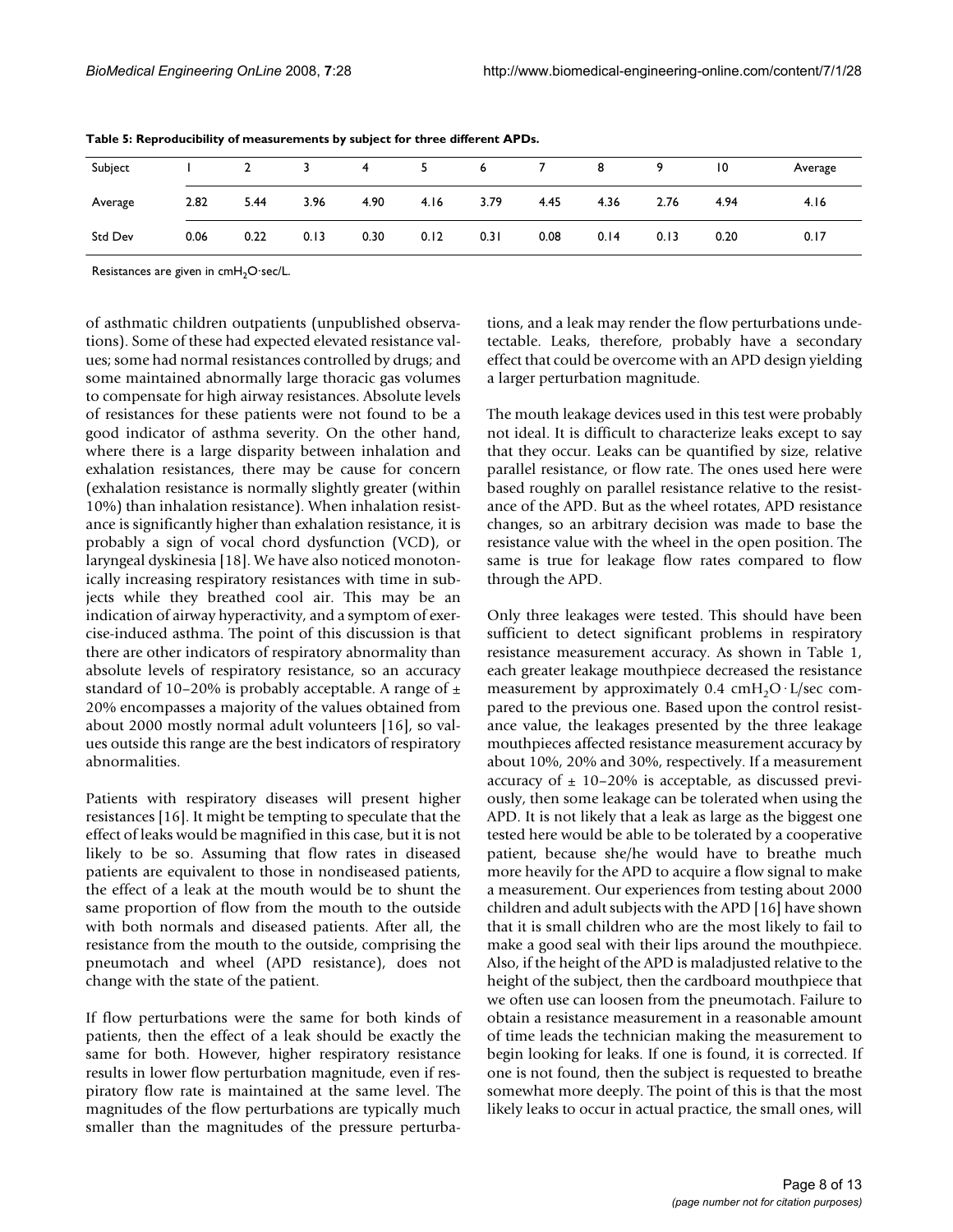not affect APD measurement accuracy to a significant degree.

Dynamic responses of the flow and pressure transducers used in the APD could seriously affect measurement accuracy. Flow transducers used in this study were Fleisch penumotachographs, notoriously known for poor dynamic performances [19]. Smaller Fleisch pneumotachs tested in our lab have better fidelity than larger ones. The Fleisch #2 pneumotachs used for this study had cut off frequencies at greater than 10 Hz. Other flow transducers, for example the Med Graphics (St. Paul, MN) #758100-004 PreVent pilot tube flowmeter, have better dynamic performances but are inherently nonlinear.

The strain-gage pressure transducers used, DCODINDRY and DC020NDR4 (Honeywell; Oak Creek, WI) have not been tested in our lab for frequency response, but have been assumed, based upon manufacturer's specifications, to have more than adequate dynamic response for our use. This should be true even with the approximately 10 cm long flexible tubes connecting flow and pressure transducers.

Transducer dynamic response has smaller importance on APD measurements if relative rather than absolute measurements are made; that is, if differences between inhalation and exhalation resistance, or if differences of resistance from one condition to the next are used. If an absolute resistance measurement is important for a particular application where relative measurements cannot be made, then the APD should be calibrated to known resistances. This will compensate for limited dynamic response of the transducers.

The APD uses time domain analysis as compared to frequency domain analysis in forced oscillation. One disadvantage of operations in the frequency domain is the time necessary to obtain multiple samples; each data point usually requires an entire repetitive (sine) wave to be completed. At high frequencies, this time is relatively short. At low frequencies, the time can be much longer.

Time domain analysis requires just some arbitrarily small time between samples in order to obtain multiple data points, and so can be much faster in response. Time domain analysis, however, is more likely to suffer from noise effects than is frequency domain analysis, so some extra time is usually spent obtaining a sufficient number of samples to average.

Pressure and flow transducers that exhibit typical first order frequency domain roll off of -6 dB/oct will respond exponentially in the time domain. With small enough time constants, transducers will reproduce actual data

samples with sufficient accuracy. Transducer time constants and accuracy specifications can limit the sampling rate in the time domain.

Different versions of the APD have used sampling rates of 200 and 500 Hz. Assuming that times equal to five time constants are required for a complete response to a sudden change of input signal, these sampling rates require transducer time constants of 1 m sec and 0.4 m sec, respectively. Corresponding cut off frequencies are about 150 and 400 Hz. The transducers used in the APD, especially the flow transducer, do not have cutoff frequencies even closely approximating either of these values. Thus, calibration of the APD against known resistance values is required for the highest accuracy possible. Even without calibration, however, laboratory checks of known resistance values, such as reported in this study, show good agreement between actual and measured values. Comparison tests have always shown differences in the right directions (increasing or decreasing).

The oronasal mask may be used in conjunction with the APD for unconscious or ventilated patients, uncooperative patients who are unable to make a tight seal around the APD mouthpiece, small children, and animals. Using this mask, nasal vs. mouth resistance was measured when subjects breathed only through one or the other. Under certain circumstances it may be useful to measure nasal resistance only. As expected, resistance increased significantly by an average of 3.07 cmH<sub>2</sub>O·sec/L when breathing through the nose rather than through the mouth using the oronasal mask. This disparity is to be expected because of the small diameter of the nostrils and also a more tortuous path compared to the mouth and throat.

The oronasal mask was also used to test the effect of breathing through both the mouth and the nose on respiratory resistance. It was unknown how the parallel combination of unrestricted nose/mouth breathing would affect the resistance and how carefully measurements made with the oronasal mask would have to be. Because our results did not show a significant difference in parallel nose/ mouth breathing and solely mouth breathing, we conclude that either can provide an accurate measure of respiratory resistance using the oronasal mask in combination with the APD. These results confirm findings of the study by Wong and Johnson [13] where measurements made with the control mouthpiece and the oronasal mask were not found to be significantly different when tested on a subject pool of forty-seven individuals.

Use of an oronasal mask with the APD has its difficulties. The oronasal mask would be used in instances where the patient cannot or will not seal a cardboard mouthpiece with the lips. This can occur if the patient is unconscious,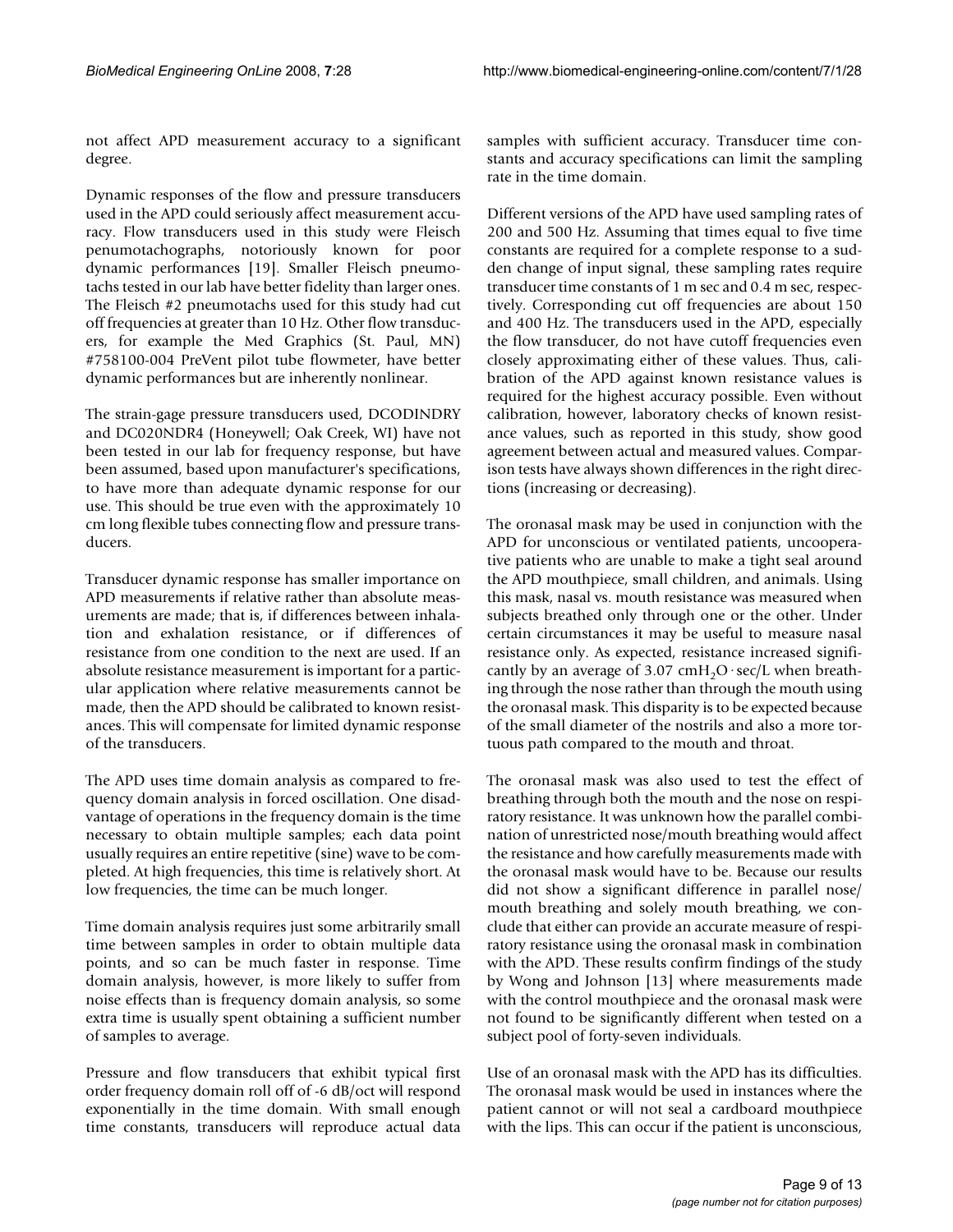incapacitated in some way, or if a nasal resistance is to be measured. The oronasal mask must be pressed into the flesh of the face in order to seal it properly, but that has not seemed to be much of a problem in previous tests [13]. If the seal is critical, and holding the mask on the face cannot be easily accomplished, then the use of a sealant, such as lubricating gel, can be considered. In prior tests with pigs, we have used smooth peanut butter as a sealant; it is cheap, nontoxic, and plentiful, but somewhat difficult to clean from the faces of humans.

Less obvious is the difficulty with making a resistance measurement through the mouth inside an oronasal mask. When the lips or the teeth are not completely opened the partial obstruction of the air passage can increase the resistance measurement significantly. We have not yet dealt seriously with this matter, but some means must be developed for standardization of mouth configuration when using an oronasal mask with the APD. In the work reported in Wong and Johnson [13] when care was taken to assure the mouth was open inside the oronasal mask, there was no significant difference between resistances measured at the mouth with oronasal mask or cardboard mouthpiece.

Some of the same factors investigated in this study are also concerns for the forced oscillation technique. Mouthpiece leakage and nose breathing while using an oronasal mask have been cautioned against by Oostveen et al. [9], but the magnitudes of errors incurred due to these reasons have not been given.

Using the information in Table 2 for mouth only, nose only, and combined mouth and nose resistances allows calculation of portions of resistance appearing only in the mouth, only in the nose, and common to both resistance measurements. Mouth only resistance is in parallel with nose only resistances, and the parallel combination of mouth and nose resistances is in series with the common resistance from the throat to the chest wall. Designating m  $=$  mouth only resistance,  $n =$  nose only resistance, and  $c =$ common resistance gives three equations:

$$
m + c = 4.5
$$

$$
n + c = 7.6
$$

$$
\frac{mn}{m+n} + c = 4.4
$$

From these the following can be calculated:

$$
c = 3.8
$$
  

$$
m = 0.7
$$

 $n = 3.8$ 

Local nose resistance is more than five times as large as local mouth resistance and contributes an amount equal to the rest of the respiratory system to overall respiratory resistance.

Lemes and Melo [20] reported on a study using forced oscillation (FO) to measure nasal resistance of normals and nasal obstructive patients. Their subjects breathed normally into a small oronasal mask connected to their measurement device by a 48 cm long ventilator tube. Their average resistance and standard deviation for 24 normal subjects were  $5.2 \pm 1.2 \text{ cmH}_2\text{O} \cdot \text{sec/L}$ . Values obtained in the 10 volunteers for the present study were 7.6  $\pm$  1.2 cmH<sub>2</sub>O·sec/L. Although the difference in means between the two groups may be due to many causes, it is possible, based on results we obtained with the APD connected to the subject through a 52 cm long ventilator tube, that the ventilator tube they used reduced the resistance measured by Lemes and Melo [20] below the value that they would have measured if subjects had breathed into their FO device without the tube. This speculation is supported by their results that showed reduced measured resistance without cheek support compared to hands supporting the cheeks. The flexible ventilator tube can easily act as a parallel pathway for oscillations to be shunted to the atmosphere.

In addition, attention is drawn to the smaller standard deviation obtained in the present study compared to the Lemes and Melo study. Although this difference has not been formally studied in our lab, we have consistently observed that standard derivations of measurements made with the APD are smaller than the same measurements made with IOS, a form of FO. Hence, it is not surprising that the standard deviation of the present measurements is smaller than that reported by Lemes and Melo.

Especially with the current hand-held version of the APD [21], nasal resistance measurements should be very easy to make using an oronasal mask. The hand-held APD is light and very portable, and can easily be brought to the patient, wherever that may be.

Adding a resistance to the mouthpiece of the APD that is constant with variation in flow serves several purposes. First, adding resistances can be used to calibrate the APD. Second, adding a known resistance will show whether additional resistance has an additive effect or if there is a more complicated mechanism whereby the respiratory system compensates in some way for external resistance.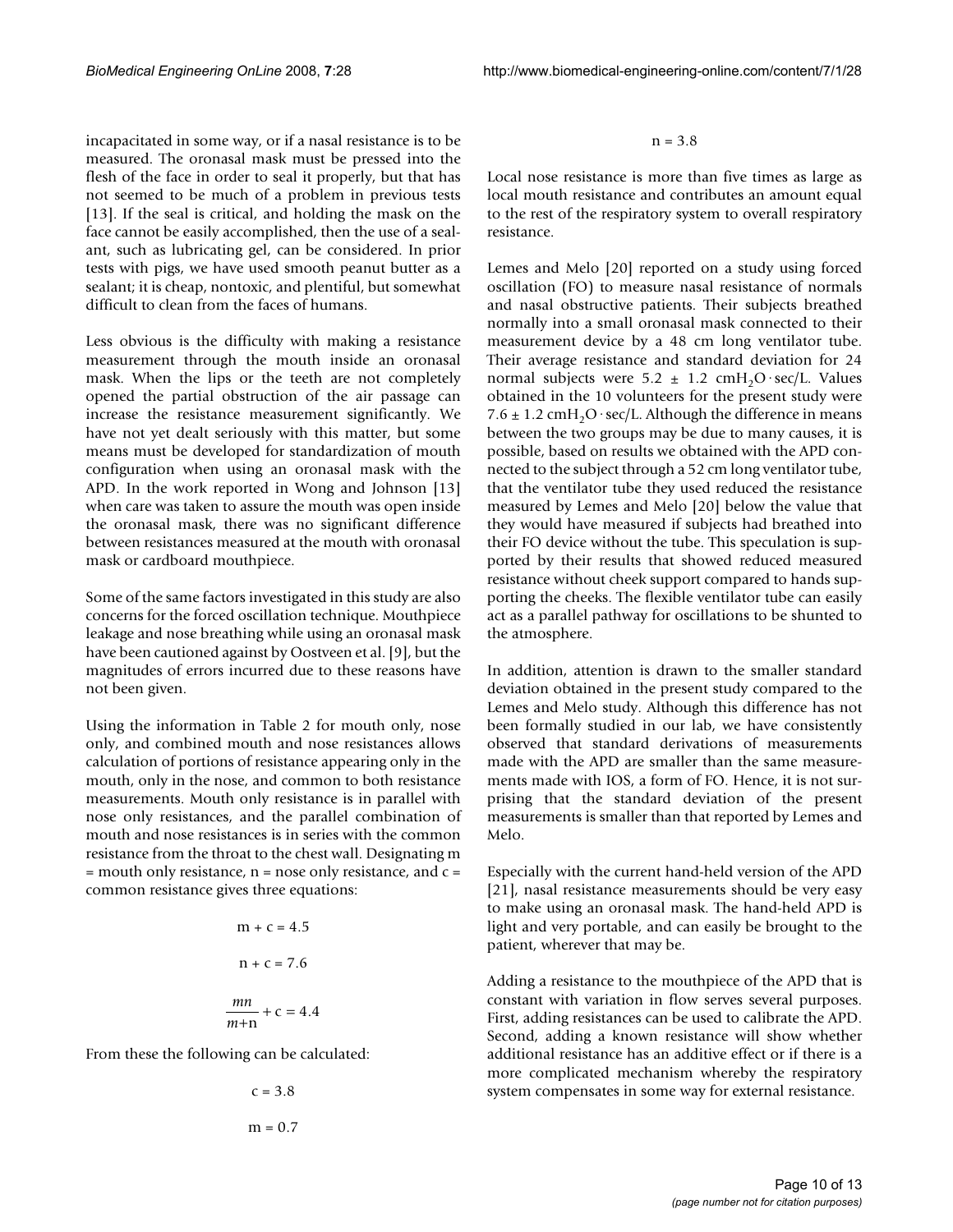Additional resistances between the APD and the mouth produced higher overall resistance readings, but the differences were not the same as measured values of inserted resistors. In both cases, adding resistors resulted in lower than expected readings. The causes of these discrepancies are open to speculation. It may be that flow patterns entering and leaving the resistors were different during the APD measurement compared to the condition during which their resistances were measured by themselves. This may have resulted in different entrance and exit losses between the two measurement conditions. These discrepancies may also be as the result of some water accumulation in the recesses of the tubes, either through condensation or remaining from washing. Care was taken to thoroughly dry the resistors after each washing, but some moisture may have remained anyway. Discrepancies may also have been caused by some accommodation in the respiratory system to the added pressures and dead volumes that the resistors represented. Lastly, the differences in resistance values may be due to APD software that looks for thresholds of resistance before recognizing when a perturbation is occurring. Additional resistance can change the flow and mouth pressure existing when data analysis begins and ends. Further experimentation is necessary to distinguish among these possibilities.

Several methods have been studied to develop a technique for non-invasively monitoring respiratory resistance in ventilated patients. Among the techniques investigated are the interrupter technique, single breath occlusion, forced oscillation, and Delta-inst [22-24]. All available techniques leave elements to be desired that can possibly be fulfilled by the addition of the airflow perturbation device to the battery of lung function monitoring tools.

In a study by Snepvangers et al. [22], early neonatal respiratory resistance and compliance were assessed in preterm infants (less than 37 weeks of gestation) with no congenital abnormalities. Airway resistance was measured via single breath occlusion technique (SBT) during the first three days of life and again at 1 year of age. Increased resistance was shown to have a positive correlation with poor respiratory outcome in the first year. Thus, accurate measurement of respiratory resistance is crucial in predicting infant mortality and respiratory disease.

Babik et al. [23] studied measurements of resistance using the interrupter technique and compared it to total respiratory resistance, which was determined at the airway opening with pseudorandom oscillations of 0.2–6 Hz at end inspiration. The correlation of these two values was poor and it was concluded that the resistance measured by the interrupter technique was very insensitive to changes in lower airway resistance.

Although the APD is similar to the interrupter technique, there are crucial differences. The APD does not completely obstruct flow, as is done in the interrupter method. Therefore, the subject can still breathe if the device were to malfunction. Also, the APD makes all of its measurements at the same time, making all resistance, pressures, and volumes identical for all of the measurements [25].

In a study by Johnson and Sahota [25], APD measurements of resistance of excised sheep lungs in a respiratory chamber were compared to measurements made with the forced oscillation technique. The measurements were found to be similarly correlated to the airway resistance measured invasively. In comparing measurements made by the APD with plethysmographic resistance, regression analysis showed the relationship to be statistically significant.

Although adding a ventilator tube to the mouthpiece of the APD did not significantly change the resistance measurement, several difficulties were noted during the tube measurement. Subjects commented on feeling slightly sick, feeling like they were running out of air from hyperventilation. This was probably caused by the large amount of dead space in the tube, leading to accumulation of  $CO<sub>2</sub>$ , which the subjects then breathed. Subjects had to breathe for much longer to obtain 100 inhalation perturbations for this APD station, which extended the duration of discomfort. Dizziness and lightheadedness were noted more frequently on this test than any other in the study. These effects will definitely need to be taken into account if tubing is connected to the APD to make it compatible with ventilated or unconscious patients. It is also possible that  $CO<sub>2</sub>$  dilates the airways. This phenomenon would confound the results of the study because both the effects of the tube and the larger airways could be acting on the resistance measurement.

The result that APD measurements with and without the ventilator tube were statistically indistinguishable means that it is likely that the APD could be modified to measure respiratory resistance of ventilated patients and produce valid measurements. The fact that results with the tube were statistically nonsignificantly lower than without the tube means that it is possible that values with a tube cannot be compared directly with values taken without a tube. Differences between the two conditions may be due to respiratory changes because of the extra dead volume that the tube represented. Subjects would have had to breathe harder with the tube and would have inhaled higher  $CO<sub>2</sub>$  concentrations. Because of this result, any use of the APD with a ventilator will have to try to avoid long lengths of ventilator tubing between the APD and the patient. Among all of the techniques available, the APD appears to have great promise as an effective technique for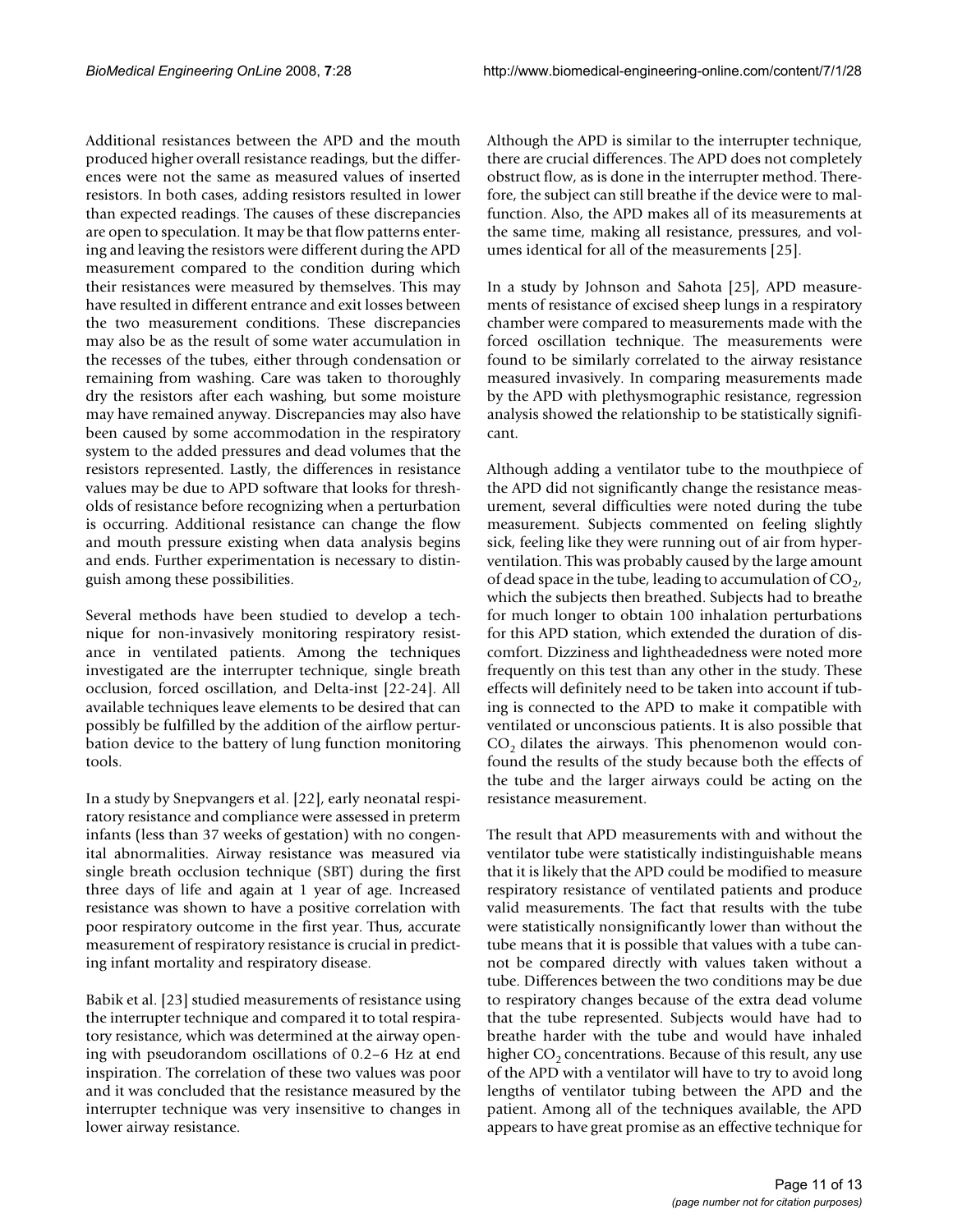measuring total respiratory resistance in ventilated patients and controlling the ventilator functions based on the measurements from the patient. The APD could also be adapted to accommodate small children, unconscious patients, and animals. This study was designed to assess the effects of changes to the APD measurements from adaptations to the hardware.

Data comparing individual subject measurements using three different APDs demonstrate that the APD technique is very consistent. Standard deviations for each subject are small proportions of individual means, in all cases less than 10%, and more typically less than 5%. That the APD is also sensitive to differences in resistance is shown by the range of measured respiratory resistances, from 2.76 to 5.44  $cmH_2O\cdot$ sec/L. Above all, a valuable pulmonary function measurement must demonstrate consistency for the same condition and sensitivity to changes. Data in Table 5 illustrate both attributes.

Data demonstrating measurement consistency for each subject when measured by the same APD is shown in Table 6 for each of three APD devices. Standard deviations range from about 5% of the mean to about 16% of the mean. Rows marked "numbers, or (No.)" indicate the number of readings taken on that particular subject to give the mean and standard deviation. These data illustrate APD measurement reproducibility.

A different APD was intentionally used at each station so that a comparison could be made among nearly identical devices calibrated in the same ways. Some of the subjects breathing at Station 4 were not the same as subjects at the other three stations, so the proper comparison to be made uses data from Tables 1, 2, 3.

### **Conclusion**

A leak of up to 3.2 mm diameter on each side of the mouth caused by an inefficient mouth seal will not change measurements significantly in normal subjects. Using an oronasal mask or a ventilator tube in conjunction with the APD will not significantly change measurements (at least for the tube used in this study), but will require consideration of subject comfort due to dead volume and  $CO<sub>2</sub>$  buildup. Adding a known resistance changes the APD measurement consistently, and therefore can be used to calibrate the device. This study confirmed the versatility of APD capabilities for future adaptations and possible use for a wide variety of patients.

#### **Competing interests**

The authors declare that they have no competing interests.

#### **Authors' contributions**

ERL conducted the bulk of the measurements for this study and wrote the first draft of this manuscript. ATJ conceived of the study and wrote much of the interpretive protions of this manuscript. FCK supported the technical and instrumentation portions of this study. WHS provided data and subject identification. SJ assisted with measurements. NKS provided specific support for the APD and its software. All authors read and approved the final manuscript.

#### **References**

- 1. Lausted CG, Johnson AT: **[Respiratory resistance measured by](http://www.ncbi.nlm.nih.gov/entrez/query.fcgi?cmd=Retrieve&db=PubMed&dopt=Abstract&list_uids=10374824) [an airflow perturbation device.](http://www.ncbi.nlm.nih.gov/entrez/query.fcgi?cmd=Retrieve&db=PubMed&dopt=Abstract&list_uids=10374824)** *Physiol Meas* 1999, **20(1):**21-35.
- 2. Dubois AB, Botelho SY, Comroe JH: **[A new method for measur](http://www.ncbi.nlm.nih.gov/entrez/query.fcgi?cmd=Retrieve&db=PubMed&dopt=Abstract&list_uids=13295397)[ing airway resistance in man using a body plethysmograph:](http://www.ncbi.nlm.nih.gov/entrez/query.fcgi?cmd=Retrieve&db=PubMed&dopt=Abstract&list_uids=13295397) values in normal subjects and in patients with respiratory [disease.](http://www.ncbi.nlm.nih.gov/entrez/query.fcgi?cmd=Retrieve&db=PubMed&dopt=Abstract&list_uids=13295397)** *J Clin Invest* 1956, **35(3):**327-335.
- 3. Stanescu D: **[Was it just our problem, or yours too? Errors in](http://www.ncbi.nlm.nih.gov/entrez/query.fcgi?cmd=Retrieve&db=PubMed&dopt=Abstract&list_uids=1758752) [body plethysmography, in infants, children, and adults.](http://www.ncbi.nlm.nih.gov/entrez/query.fcgi?cmd=Retrieve&db=PubMed&dopt=Abstract&list_uids=1758752)** *Pediatr Pulmonol* 1991, **11(4):**285-288.
- 4. Teculescu DB, Bohadana AB, Peslin R, Pino J, Jansen da Silva JM: **[Var](http://www.ncbi.nlm.nih.gov/entrez/query.fcgi?cmd=Retrieve&db=PubMed&dopt=Abstract&list_uids=7200849)**[iability, reproducibility and observer difference of body](http://www.ncbi.nlm.nih.gov/entrez/query.fcgi?cmd=Retrieve&db=PubMed&dopt=Abstract&list_uids=7200849)<br>plethysmographic measurements. Clin Physiol 1982, **[plethysmographic measurements.](http://www.ncbi.nlm.nih.gov/entrez/query.fcgi?cmd=Retrieve&db=PubMed&dopt=Abstract&list_uids=7200849)** *Clin Physiol* 1982, **2(2):**127-138.
- 5. Barnas GM, Yoshino K, Loring SH, Mead J: **[Impedance and relative](http://www.ncbi.nlm.nih.gov/entrez/query.fcgi?cmd=Retrieve&db=PubMed&dopt=Abstract&list_uids=3558198) [displacements of relaxed chest wall up to 4 Hz.](http://www.ncbi.nlm.nih.gov/entrez/query.fcgi?cmd=Retrieve&db=PubMed&dopt=Abstract&list_uids=3558198)** *J Appl Physiol* 1987, **62(1):**71-81.
- 6. Michaelson ED, Grassman ED, Peters WR: **[Pulmonary mechanics](http://www.ncbi.nlm.nih.gov/entrez/query.fcgi?cmd=Retrieve&db=PubMed&dopt=Abstract&list_uids=1184746) [by spectral analysis of forced random noise.](http://www.ncbi.nlm.nih.gov/entrez/query.fcgi?cmd=Retrieve&db=PubMed&dopt=Abstract&list_uids=1184746)** *J Clin Invest* 1975, **56(5):**1210-1230.
- 7. Nagels J, Landser FJ, Linden L van der, Clement J, Woestijne KP van de: **[Mechanical properties of lungs and chest wall during](http://www.ncbi.nlm.nih.gov/entrez/query.fcgi?cmd=Retrieve&db=PubMed&dopt=Abstract&list_uids=7204163) [spontaneous breathing.](http://www.ncbi.nlm.nih.gov/entrez/query.fcgi?cmd=Retrieve&db=PubMed&dopt=Abstract&list_uids=7204163)** *J Appl Physiol* 1980, **49(3):**408-416.
- 8. Navajas D, Farré R: **[Forced oscillation technique: from theory](http://www.ncbi.nlm.nih.gov/entrez/query.fcgi?cmd=Retrieve&db=PubMed&dopt=Abstract&list_uids=11980289) [to clinical applications.](http://www.ncbi.nlm.nih.gov/entrez/query.fcgi?cmd=Retrieve&db=PubMed&dopt=Abstract&list_uids=11980289)** *Monaldi Arch Chest Dis* 2001, **56:**555-562.
- 9. Oostveen E, MacLeod D, Lorino H, Farré R, Hantos Z, Desager L, Marchal F: **[The forced oscillation technique in clinical practice:](http://www.ncbi.nlm.nih.gov/entrez/query.fcgi?cmd=Retrieve&db=PubMed&dopt=Abstract&list_uids=14680096) [methodology, recommendations and future developments.](http://www.ncbi.nlm.nih.gov/entrez/query.fcgi?cmd=Retrieve&db=PubMed&dopt=Abstract&list_uids=14680096)** *Eur Respir J* 2003, **22:**1026-1041.
- 10. Suki B, Peslin R, Duvivier C, Farre R: **[Lung impedance in healthy](http://www.ncbi.nlm.nih.gov/entrez/query.fcgi?cmd=Retrieve&db=PubMed&dopt=Abstract&list_uids=2793762) [humans measured by forced oscillations from 0.01 to 0.1 Hz.](http://www.ncbi.nlm.nih.gov/entrez/query.fcgi?cmd=Retrieve&db=PubMed&dopt=Abstract&list_uids=2793762)** *J Appl Physiol* 1989, **67(4):**1623-1629.
- 11. Goldman MD: **Clinical application of forced oscillation.** *Pulmon Parmacol Therapeut* 2001, **14:**341-350.
- 12. Goldman MD, Carter R, Klein R, Fritz G, Carter B, Pachucki P: **Within and between-day variability of respiratory impedance, using impulse oscillometry in adoloscent asthmatics.** *Ped Pulmonol* 2002, **34:**312-319.
- 13. Wong LS, Johnson AT: **[Decrease of resistance to air flow with](http://www.ncbi.nlm.nih.gov/entrez/query.fcgi?cmd=Retrieve&db=PubMed&dopt=Abstract&list_uids=15500689) [nasal strips as measured with the airflow perturbation](http://www.ncbi.nlm.nih.gov/entrez/query.fcgi?cmd=Retrieve&db=PubMed&dopt=Abstract&list_uids=15500689) [device.](http://www.ncbi.nlm.nih.gov/entrez/query.fcgi?cmd=Retrieve&db=PubMed&dopt=Abstract&list_uids=15500689)** *Biomed Eng Online* 2004, **3(1):**38.
- 14. Clark RH, Gerstmann DR, Jobe AH, Moffitt ST, Slutsky AS, Yoder BA: **[Lung injury in neonates: causes, strategies for prevention,](http://www.ncbi.nlm.nih.gov/entrez/query.fcgi?cmd=Retrieve&db=PubMed&dopt=Abstract&list_uids=11598592) [and long-term consequences.](http://www.ncbi.nlm.nih.gov/entrez/query.fcgi?cmd=Retrieve&db=PubMed&dopt=Abstract&list_uids=11598592)** *J Pediatr* 2001, **139(4):**478-486.
- 15. May M, Strobel P, Preisshofen T, Seidenspinner S, Marx A, Speer CP: **[Apoptosis and proliferation in lungs of ventilated and oxy](http://www.ncbi.nlm.nih.gov/entrez/query.fcgi?cmd=Retrieve&db=PubMed&dopt=Abstract&list_uids=14738242)[gen-treated preterm infants.](http://www.ncbi.nlm.nih.gov/entrez/query.fcgi?cmd=Retrieve&db=PubMed&dopt=Abstract&list_uids=14738242)** *Eur Respir J* 2004, **23(1):**113-121.
- 16. Johnson AT, Scott WH, Russek-Cohen E, Koh FC, Silverman NK, Coyne KM: **Resistance values obtained with the airflow perturbation device.** *Internat J Med Implants Devices* 2005, **1:**137-151.
- 17. Johnson AT: *Biological Process Engineering* New York: John Wiley and Sons; 1999.
- 18. Sidofsky C: **Can't breathe? Suspect vocal cord dysfunction.** [<http://www.cantbreathesuspectvcd.com/>].
- 19. Jackson AC, Vinegar A: **[A technique for measuring frequency](http://www.ncbi.nlm.nih.gov/entrez/query.fcgi?cmd=Retrieve&db=PubMed&dopt=Abstract&list_uids=468704) [response of pressure, volume, and flow transducers.](http://www.ncbi.nlm.nih.gov/entrez/query.fcgi?cmd=Retrieve&db=PubMed&dopt=Abstract&list_uids=468704)** *J Appl Physiol* 1979, **47(2):**462-467.
- 20. Lemes LNA, Melo PL: **[Simplified oscillation method for assess](http://www.ncbi.nlm.nih.gov/entrez/query.fcgi?cmd=Retrieve&db=PubMed&dopt=Abstract&list_uids=12892367)[ing nasal obstruction non-invasively under spontaneous ven](http://www.ncbi.nlm.nih.gov/entrez/query.fcgi?cmd=Retrieve&db=PubMed&dopt=Abstract&list_uids=12892367)[tilation: a pilot study.](http://www.ncbi.nlm.nih.gov/entrez/query.fcgi?cmd=Retrieve&db=PubMed&dopt=Abstract&list_uids=12892367)** *Med Biol Eng Comput* 2003, **41:**439-444.